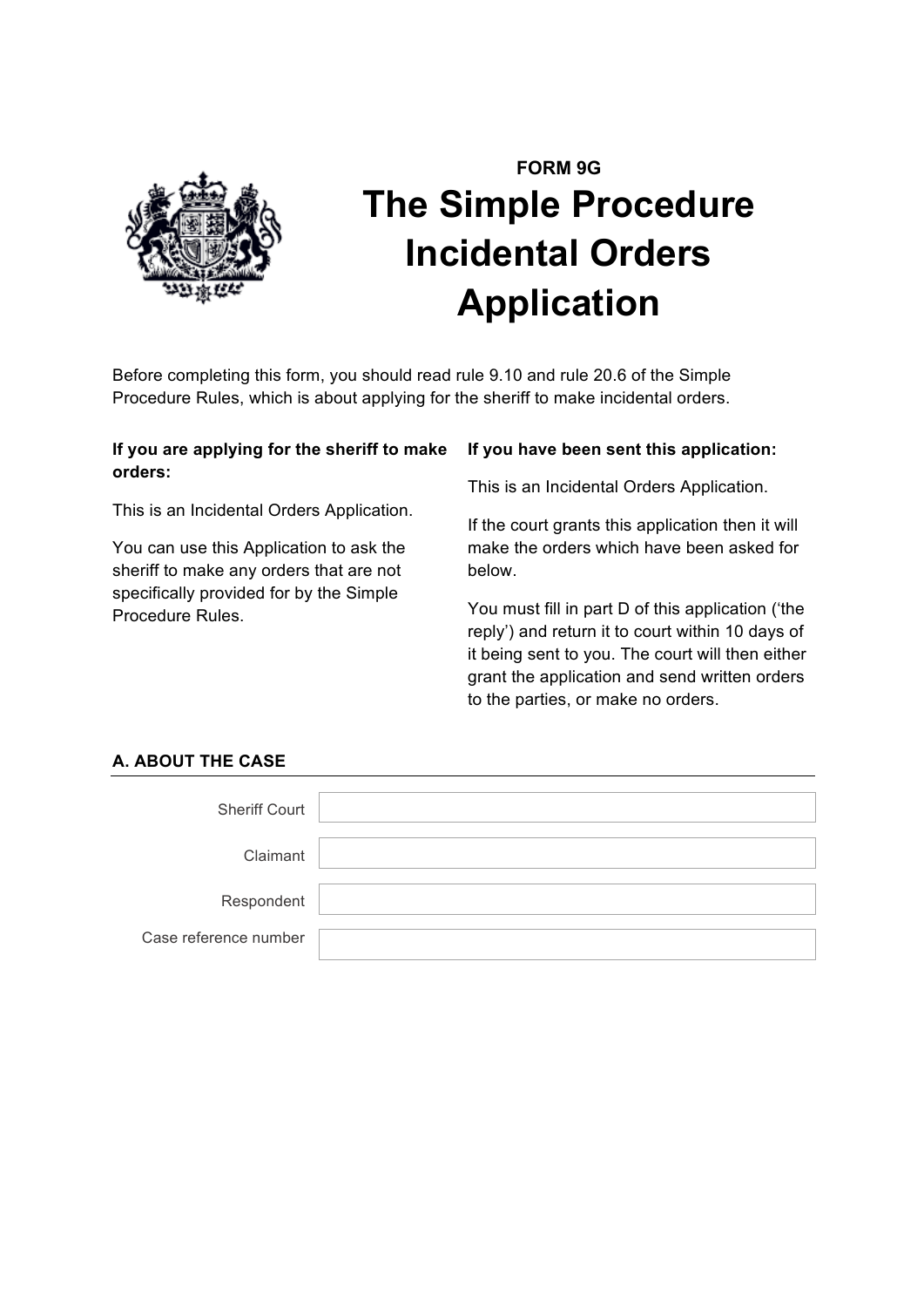# **B. ABOUT YOU**

| B1. What is your full name?                            |  |  |
|--------------------------------------------------------|--|--|
| Name                                                   |  |  |
| Middle name                                            |  |  |
| Surname                                                |  |  |
| Trading name or<br>representative capacity (if<br>any) |  |  |

#### **B2. Which party or interested person in this case are you?**

| Claimant                |
|-------------------------|
| Respondent              |
| <b>Interested Party</b> |

# **C. THE APPLICATION**

! If you are the party replying to this application, do not fill in this part. You should fill in part D.

#### **C1. What orders would you like the court to make?**

! The party making the application must set out the terms of the orders the court is being asked to make.

#### **C2. Why should the court make these orders?**

! The party making the application must set out why the court should make the orders asked for.